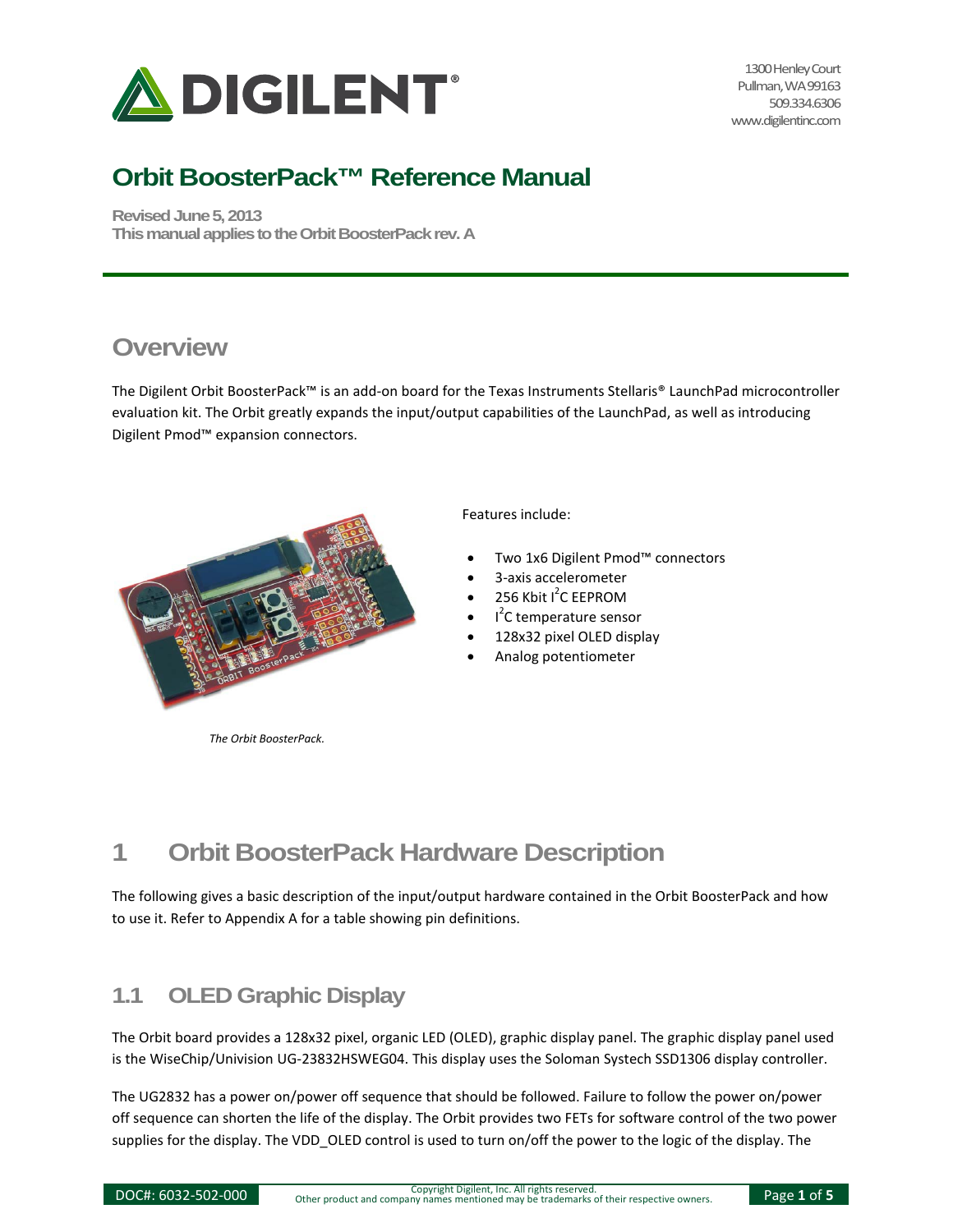VBAT\_OLED control is used to turn on/off power to the OLED display itself. These two pins have pull-up resistors to turn off their respective power supplies when not being driven. The pins are made to be outputs and are driven low to turn on the power supplies.

#### **Power on sequence:**

Apply power to VDD Send Display Off command Initialize display to desired operating mode Clear screen Apply power to VBAT Delay 100ms Send Display On command

#### **Power off sequence:**

Send Display Off command Power off VBAT Delay 100ms Power off VDD

The display has a D/C pin (display or command select) that is used to determine whether bytes sent to the display are interpreted as commands or as display data. The D/C pin is driven high for display buffer access and is driven low for command access. This pin is shared with VBUS detection on the LaunchPad. If VBUS is present, the pulldown resistor acts as a pull-up resistor in conjunction with resistor 6 (R6) on the LaunchPad. Please see the note in the Orbit BoosterPack Schematic available from www.digilentinc.com.

The D/C pin is also a non-maskable interrupt (NMI) pin on the LaunchPad, and is "locked" on the device's powerup. In order to unlock the D/C pin to be used as a general purpose output, 0x4C4F434B must be written to GPIOLOCK register. For more information, please see the LM4F120H5QR Datasheet at[: www.ti.com.](http://www.ti.com/)

The RES pin is used to reset the SG1306 display controller. The RES pin is driven low for reset and driven high for normal operation. The low-going reset pulse must be a minimum of 3μs (microseconds) for the display controller to reset correctly.

The UG2832 is a serial device that is accessed using SPI. It is however, a write-only device. It is not possible to read back either the display buffer contents or any kind of status from the panel. The maximum SPI clock frequency supported by the UG2832 is 10MHz.

Digilent has a library for use with the Orbit BoosterPack that provides functions for initializing the display and rendering simple text and graphics onto the display. This library can be used as is or as a starting point for a more sophisticated graphics library and is available a[t www.digilentinc.com.](http://www.digilentinc.com/)

### **1.2 Digilent Pmod Connectors**

Two 1x6 pin female Digilent Pmod connectors are provided for functional expansion of the Orbit BoosterPack. They are labeled JA and JB respectively. Header JA has signals routed to the Synchronous Serial Interface (SSI)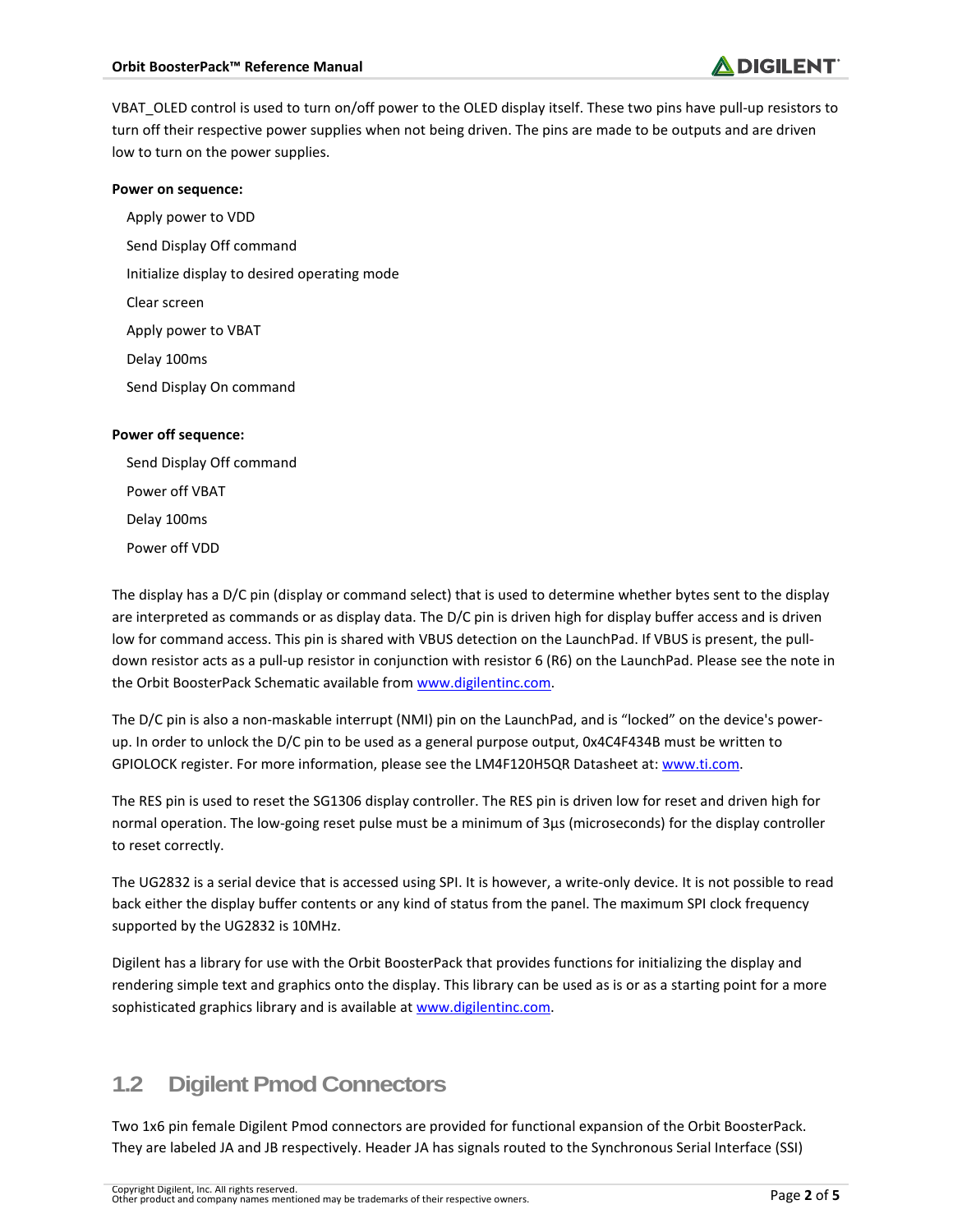peripheral on the LaunchPad. These signals can be used with Pmods that use standard 3 or 4 wire SPI communication protocol.

#### **1.3 Discrete Digital I/O Devices**

**Pushbuttons**: There are two pushbutton switches labeled BTN1 and BTN2. A read to the corresponding GPIODATA register bits will return a '0' when the button is released and a '1' when the button is pressed.

**Slide Switches**: There are two slide switches labeled SW1 and SW2. A read to the corresponding GPIODATA register bits will return a '0' when a switch is down (toward the LEDs) and a '1' when a switch is up (toward the OLED display).

**LEDs**: There are four LEDs, labeled LD1 – LD4. An LED will be illuminated when the corresponding GPIODATA register bit is set to a '1' (given the corresponding direction bit has been set in the GPIODIR registers) and off when set to a '0'.

## **1.4 I 2 C Bus**

The I<sup>2</sup>C bus from the LaunchPad microcontroller board is brought onto the Orbit BoosterPack. There are three I<sup>2</sup>C devices on the board: a 256 Kbit EEPROM, a temperature sensor, and an accelerometer. In addition, there is a connector for taking the  $I^2C$  bus off of the board to connect to additional external  $I^2C$  devices.

I<sup>2</sup>C Connector: Connector J5 can be used to extend the I<sup>2</sup>C bus off of the board to connect to additional external I<sup>2</sup>C devices. J5 is a standard 2x4 pin header connector with 0.100" spaced pins. It provides access to the I<sup>2</sup>C signals, SCL and SDA, plus VCC3V3 and GND. The VCC3V3 can be used to power external I<sup>2</sup>C devices.

The I<sup>2</sup>C bus uses open collector drivers to allow multiple devices to drive the bus signals. This means that pull-up resistors must be provided to supply the logic high state for the signals. The Orbit BoosterPack provides 2.2 K-ohm pull-up resistors. Generally, only one set of pull-up resistors are used on the bus.

Digilent has several small I/O modules available that can be connected using the  $I^2C$  connector. These include a 4channel, 12-bit A/D converter, serial character LCD panel, 3-axis gyroscope, real-time clock/calendar, and I/O expander.

**EEPROM**: A 256Kbit (32Kbyte), I<sup>2</sup>C EEPROM is provided using a Microchip 24LC256. This EEPROM, IC3, is located on the bottom side of the board.

The seven bit  $I^2C$  device address for the EEPROM is '1 0 1 0 A2 0 0', where A2 is an external pin. Pin A2 is pulled high through a 10 K-ohm resistor and a cuttable trace at JP7. Therefore, the 'as-is' seven bit I<sup>2</sup>C device address for the EEPROM is '1010100', or 0x54. Cutting the trace between pins 1 and 2 of JP7 and loading a two-pin header with a shorting block on pins 2 and 3 of JP7 will make the 10 K-ohm resistor acts as pull-down. In this case, A2 must be set to '0' in software.

For complete technical documentation on the 24LC256, refer to the data sheet available from [www.microchip.com.](http://www.microchip.com/)

**Temperature Sensor**: A digital temperature sensor is provided using a Microchip TCN75A 2-Wire Serial Temperature Sensor. The temperature sensor, IC4, is an  $I^2C$  device, and is located next to BTN1.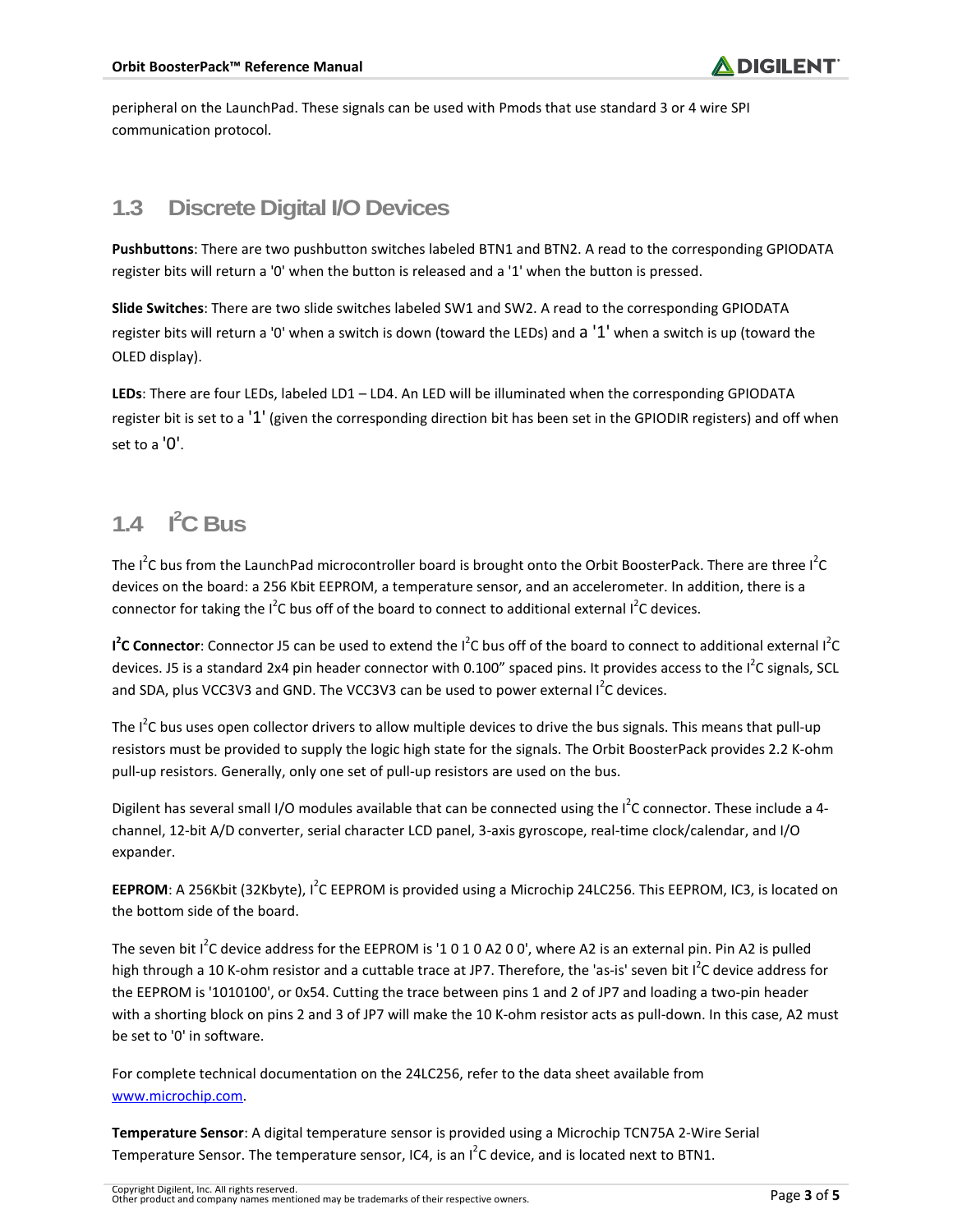The TCN75A is rated for an accuracy of +/-1ºC and has selectable resolution from 0.5ºC down to 0.0625ºC. The seven bit device address is '1001111', or 0x4F. Note that the last three bits set to '1' because external pins A2, A1, and A0 are pulled high by 10 K-ohm resistors and cuttable traces at JP2, JP4, and JP6.

The TCN75A provides an alert output that can be programmed for various functions.

For complete technical documentation on the TCN75A, refer to the data sheet available a[t www.microchip.com.](http://www.microchip.com/)

**Accelerometer:** A 3-axis accelerometer is provided using an Analog Devices ADXL345. This accelerometer, IC2, is located to the right of BTN2. The silkscreen shows the axis configuration.

The 7 bit  $I^2C$  device address for the accelerometer is '0011101', or 0x1D.

The ADXL345 has two output pins for setting configurable interrupts, which include activity, inactivity, and DATA\_READY.

For complete technical documentation on the ADXL345, refer to the data sheet available a[t www.analog.com.](http://www.analog.com/)

#### **1.5 Potentiometer**

A potentiometer (pot) is provided on the board to be used as an analog signal source or analog control input. The pot is a 1 K-ohm trimmer pot connected between the VCC3V3 supply and ground. The wiper of the pot is connected to analog input AIN0.

## **Appendix A: Orbit BoosterPack Pinout Table**

| <b>Connector#</b> | Pin#           | <b>Port and</b><br><b>Bit</b> | <b>Function</b>  | <b>Description</b>                | <b>Notes</b>     |
|-------------------|----------------|-------------------------------|------------------|-----------------------------------|------------------|
| J1                | $\mathbf{1}$   |                               | VCC3V3           | Power supply                      |                  |
| J1                | $\overline{2}$ | PB5                           | LD4              | <b>User LED</b>                   |                  |
| J1                | 3              | PB <sub>0</sub>               | JB_03/RX         | Pmod connector B pin 3/Rx         | UART1            |
| J1                | $\overline{4}$ | PB1                           | JB_02/TX         | Pmod connector B pin 2/Tx         | UART1            |
| J1                | 5              | PE4                           | INT2_ACL         | Accelerometer Interrupt Output    |                  |
| J1                | 6              | PF <sub>5</sub>               | /RES_OLED        | OLED reset                        |                  |
| J1                | $\overline{7}$ | PB4                           | INT1_ACL         | Accelerometer Interrupt Output    |                  |
| J1                | 8              | PA5                           | JA_02/MOSI       | Pmod Connector A pin 2/Serial Out | SSI <sub>0</sub> |
| J1                | 9              | PA <sub>6</sub>               | SW <sub>2</sub>  | Slide switch                      |                  |
| J1                | 10             | PA7                           | SW1              | Slide switch                      |                  |
| J2                | $\mathbf{1}$   |                               | <b>GND</b>       | Ground                            |                  |
| J2                | $\overline{2}$ | PB <sub>2</sub>               | <b>SCL</b>       | $I^2C$ clock                      | <b>I2CO</b>      |
| 12                | 3              | <b>PEO</b>                    | BTN <sub>2</sub> | Push button                       |                  |
| J2                | $\overline{4}$ |                               |                  |                                   | Not connected    |
| J2                | 5              |                               |                  |                                   | Not connected    |
| 12                | 6              |                               |                  |                                   | Not connected    |
| J2                | $\overline{7}$ |                               |                  |                                   | Not connected    |